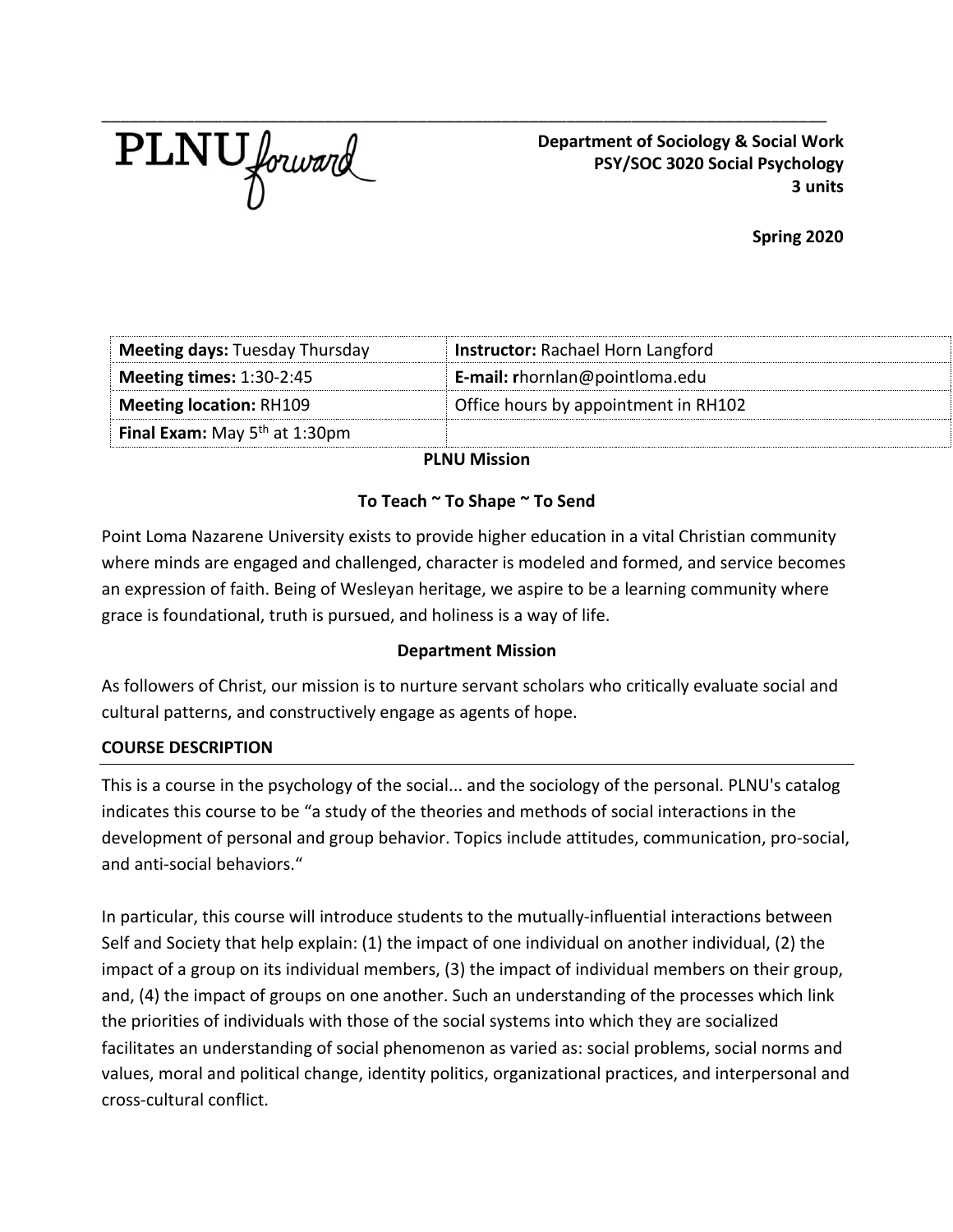This course and its requirements encourage a "hands-on" experiential approach that allows you to actively grapple with the ideas, issues, and problems inherent in the field. Lectures will be augmented with discussion, group work, activities, and videos. One component of this studentdriven course will be peer evaluation, peer response, peer collaboration and to use these collective processes to support our mutual learning goals. This compels you to have a stake in the class. It depends on cooperative learning as well as the expertise, dedication, and interest of the instructor.

## **COURSE LEARNING OUTCOMES**

Upon successful completion of this course, students will be able to:

1. Recognize how social perception and attribution influence social behavior.

2. Understand the origins of the self and develop critical self-awareness and connections between identity and behavior.

## **REQUIRED TEXTS AND RECOMMENDED STUDY RESOURCES**

O'Brien, *The Production of Reality: Essays and Readings on Social Interaction, Sixth Edition ISBN*: 978-1452217833

**Additional Readings** required; available free on Canvas.

### **ASSESSMENT AND GRADING**

| Participation<br><b>Discussion Facilitator</b><br>5 Analytic Memos<br>3 Reflection Papers<br>3 Exams | <b>Assignment distribution:</b><br>50 points (10%)<br>40 points (8%)<br>50 points (10%)<br>60 points (12%)<br>300 points (60%) | $A = 93 - 100$<br>$A = 92 - 90$<br>$B+=87-89$<br>$B = 83 - 86$<br>$B = 80 - 82$<br>$C+=77-79$ | $C = 73 - 76$<br>$C = 70 - 72$<br>$D+=67-69$<br>$D = 63 - 66$<br>$D = 60 - 62$<br>$F = 0 - 59$ |
|------------------------------------------------------------------------------------------------------|--------------------------------------------------------------------------------------------------------------------------------|-----------------------------------------------------------------------------------------------|------------------------------------------------------------------------------------------------|
|                                                                                                      | 500 points total                                                                                                               |                                                                                               |                                                                                                |

### **ANALYTIC MEMOS**

Your regular attendance and participation in the discussion sessions and in classroom activities is critical to your success and the success of the class. Memos serve as a guide to the reading, engage students with the material, and prepare you for meaningful discussion. Students must complete **five** Memos over the course of the semester. A Memo is **not due on the day that a student is a Discussion Facilitator or when turning in a Reflection Paper**. Prior to each scheduled discussion I will ask you to submit an **Analytic Memo** containing the following:

1. Thorough answering of four to six questions centered on the major points of the assigned readings. Make use of examples from reading and/or personal experience to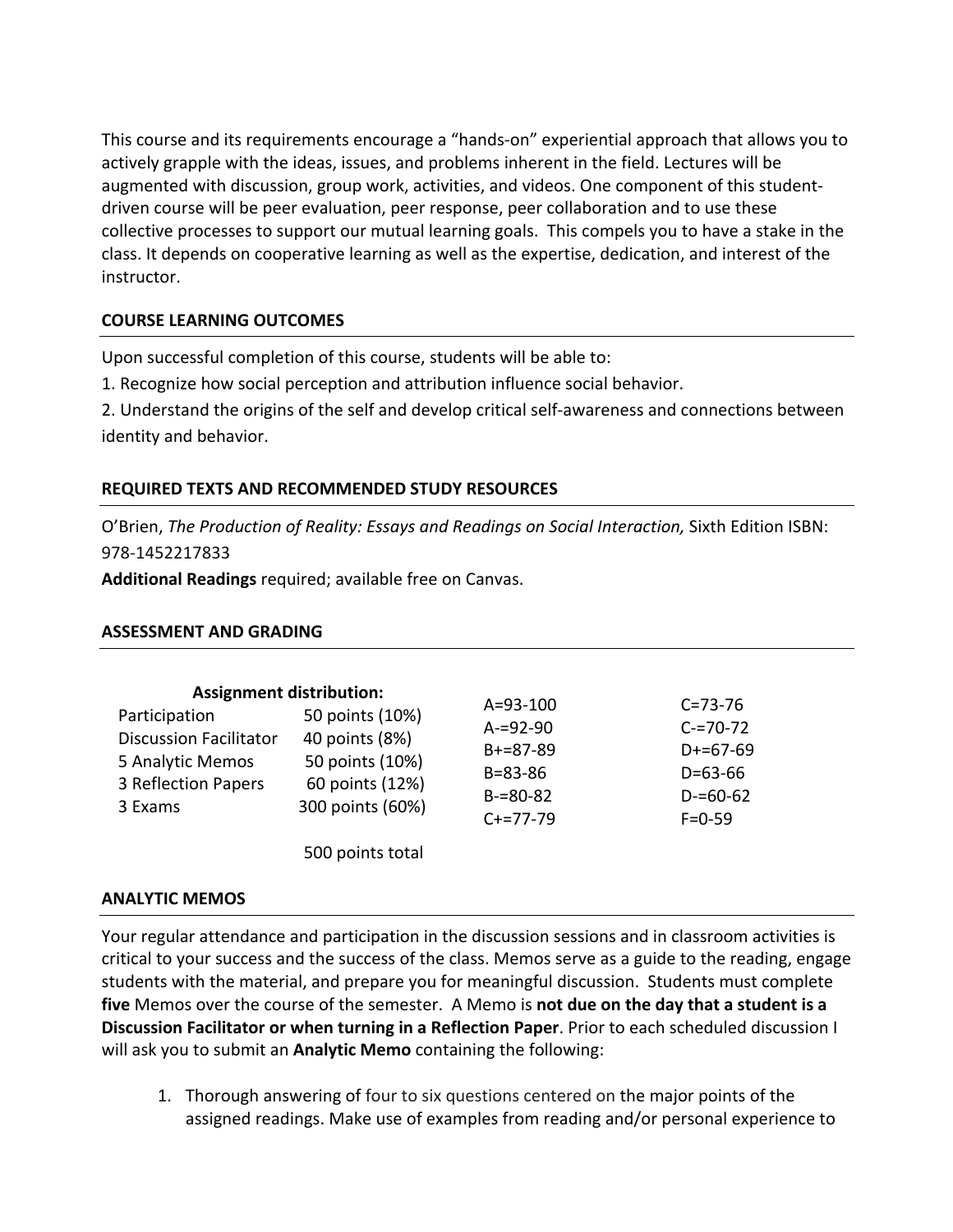illustrate ideas. Refer to the Analytic Memos folder posted on Canvas for Weekly Questions.

2. Two or more aspects of assigned reading(s) that you found most interesting/challenging/confusing. Thoughtfully reflect on and evaluate what you have learned.

Analytic Memos are due every **Tuesday**. To earn credit for a Memo, a student needs to show a good faith effort on their answers to each question and they must be present in class to contribute to class discussion. Memos must include all readings assigned for that week. An absent student may not turn in a Memo on a later date. Analytic Memos account for 10% of the course grade.

# **DISCUSSION FACILITATOR**

Beginning early in the semester, the class will divide into small groups during a portion of the class as scheduled. Over the course of the semester, each member of the class will be expected to serve as the discussion leader for their group **once**. This will require that you:

- 1. Become an expert on the readings for the day. Prepare a detailed written outline of the day's assigned readings. Bring in outside material to amplify and expand the material included in the reading.
- 2. Prepare a minimum of five discussion questions you believe will encourage greater thinking about the ideas. Ensure that group members and instructor have copies of your questions before meeting. Provide your instructor with a copy of your outline after meeting.
- 3. Provide a brief oral summary and introduction of the topic for your discussion group. **Research** and present outside material: articles, handouts, short video clips, visual/graphic materials that expand, relate, and illustrate the readings. Video clips included must be sent to professor 24 hours in advance of class meeting. The purpose of the summary and outside material is to demonstrate the significance of the subject matter, frame the discussion, relate course material to real life situations, and spark interest for group members.
- 4. Pose to the discussion group a series of questions exploring the topic.
- 5. Ask each participant to share their discussion questions. If the question is unclear, ask for clarification of their thinking and reframe it to assist understanding.
- 6. Facilitate and guide the discussion. You are required to keep the discussion going and on the topic for the time allotted. Glossing over material too quickly or ending early will result in deduction of points.
- 7. Actively solicit the participation of all members of the group. Call on individuals who are not participating. Actively work to ensure that each member has the opportunity and the expectation to participate in the discussion. Ask for differing opinions.
- 8. Evaluate group members' Analytic Memo contributions and turned into instructor (in RH102) within two days (this is usually Thursday morning- not Thursday afternoon). Refer to Grading Rubric and leave feedback for each student that clarifies, encourages, and augments learning.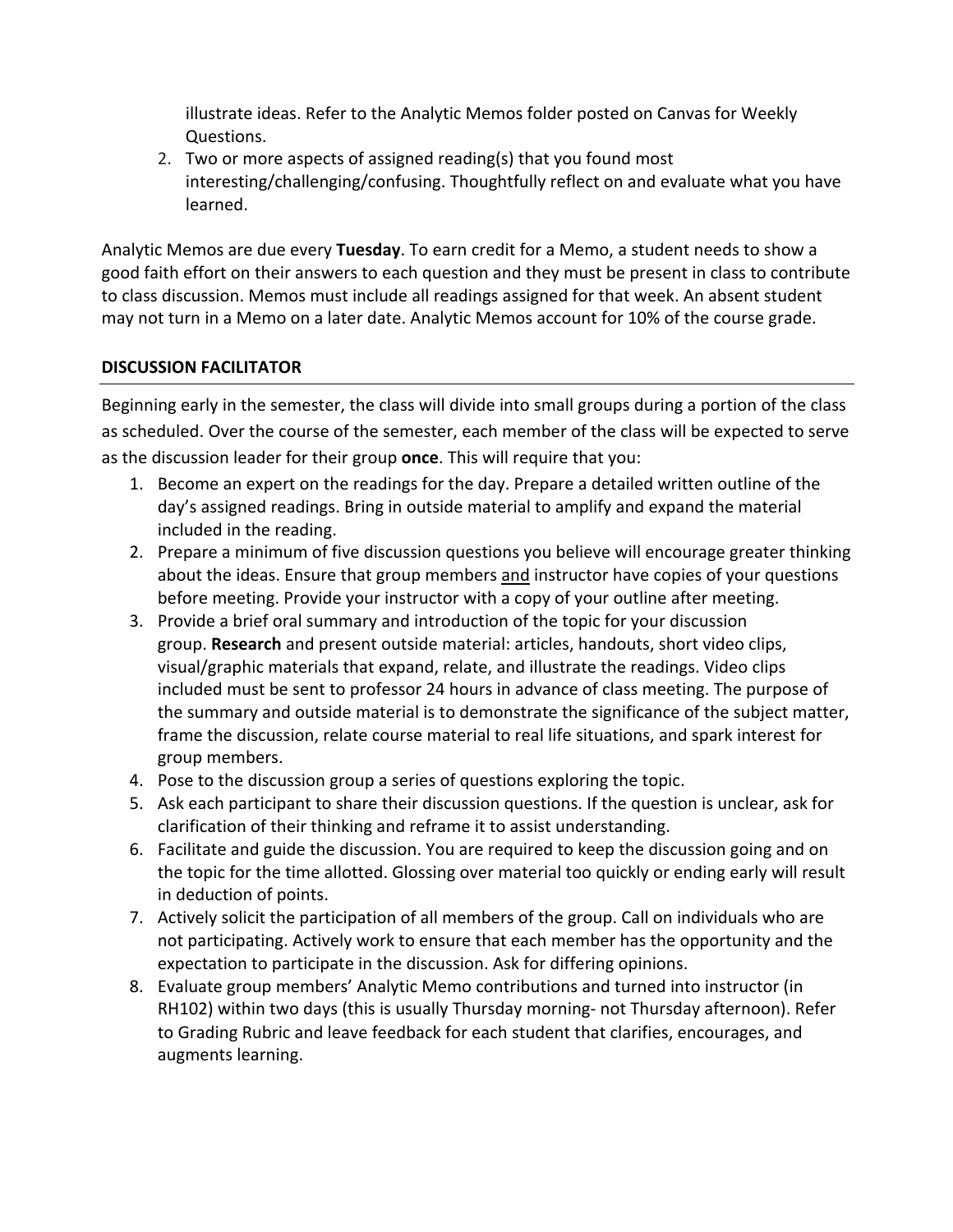### **REFLECTION PAPERS**

There will be papers assigned throughout the semester that integrate readings. They are both analytical and reflective in nature. Papers are designed to encourage you to apply social psychological concepts to real-life situations and yourself. Students will choose **three** papers to complete. Refer to the Reflection Papers Module on Canvas for detailed instructions and firm due dates. Papers worth 12% of the grade.

### **PLNU ATTENDANCE AND PARTICIPATION AND LATE WORK**

Regular and punctual attendance at all classes is considered essential to optimum academic achievement. If the student is absent from more than 10 percent of class meetings, the faculty member can file a written report which may result in de-enrollment. If the absences exceed 20 percent, the student may be de-enrolled without notice until the university drop date or, after that date, receive the appropriate grade for their work and participation. See Academic Policies in the Undergraduate Academic Catalog.

Work missed (e.g., an assignment) because of an *excused* absence (PLNU athletic participation, class trip) may be made up. Documentation required. Work missed (e.g., submitting an assignment) because of an *unexcused* absence (doctor's appointment, course registration, job interviews, etc.) **may NOT be made up**.If you are absent from class, you are responsible for the material discussed in class and any assignments made in class**.**

One of the goals for this class will be to stimulate creative and critical thinking which requires being involved in the analysis and discussion of various topics. Participation means being prepared by doing the readings before class and offering substantive insights and comments during class discussions. I will hand out an attendance sheet before each class. Please make sure that you sign in – you will not be allowed to sign in after the start of class. You will earn points for each attendance. Because of the importance attached to attendance and the resulting opportunity for participation, it is 10% of your grade.

### **INCOMPLETES AND LATE ASSIGNMENTS**

All assignments are to be submitted on paper at the beginning of the class session when they are due. Late submissions are **not accepted** in this course. If you have a medical emergency, psychological crisis or death in the family, obviously I will work with you to find a way for you to make up your work. Documentation is required to do so *within two days* of missed work. **FINAL EXAMINATION POLICY**

There are two exams in this course consisting of multiple-choice and written essay. Successful completion of this class requires taking the final examination **on its scheduled day**. The final examination schedule is posted on the Class Schedules site. No requests for early examinations or alternative days will be approved.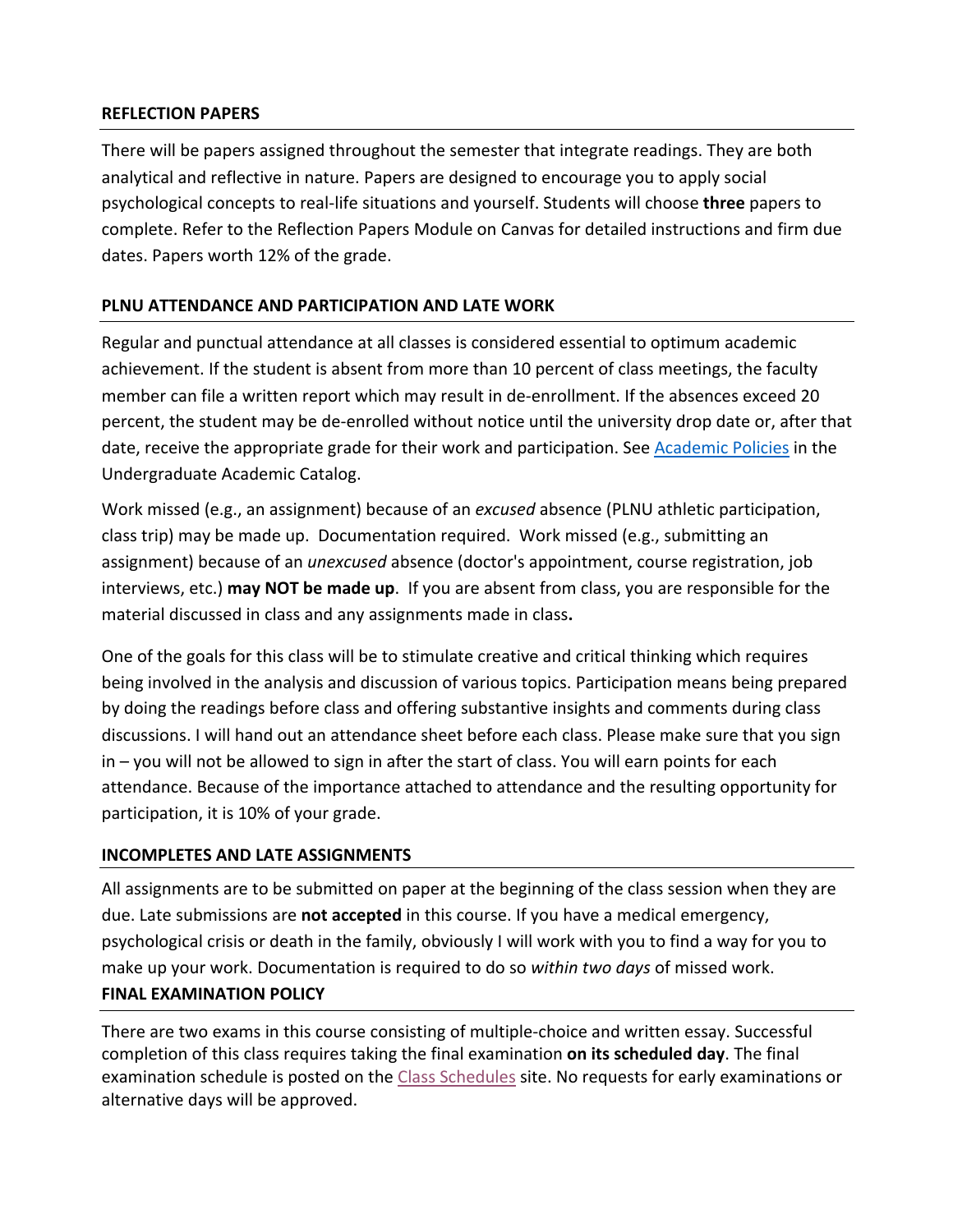#### **PLNU ACADEMIC HONESTY**

Students should demonstrate academic honesty by doing original work and by giving appropriate credit to the ideas of others. Academic dishonesty is the act of presenting information, ideas, and/or concepts as one's own when in reality they are the results of another person's creativity and effort. A faculty member who believes a situation involving academic dishonesty has been detected may assign a failing grade for that assignment or examination, or, depending on the seriousness of the offense, for the course. Faculty should follow and students may appeal using the procedure in the university Catalog. See Academic Policies for definitions of kinds of academic dishonesty and for further policy information.

### **PLNU ACADEMIC ACCOMMODATIONS**

If you have a diagnosed disability, please contact PLNU's Disability Resource Center (DRC) within the first two weeks of class to demonstrate need and to register for accommodation by phone at 619-849-2486 or by e-mail at DRC@pointloma.edu. See Disability Resource Center for additional information.

On another note, I will do everything in my power to make this class accessible to all students. If I am doing something that interferes with your learning, please e-mail me or come and see me in office hours. If you need assistance with course material, want to continue a discussion, or just talk, please let me know. My door is always open.

#### **PLNU COPYRIGHT POLICY**

Point Loma Nazarene University, as a non-profit educational institution, is entitled by law to use materials protected by the US Copyright Act for classroom education. Any use of those materials outside the class may violate the law.

| <b>WEEK</b>    | <b>DATE</b>                    | <b>TOPIC</b>                                                                             | <b>READINGS / ASSIGNMENTS</b>                                                                                                                                                              |
|----------------|--------------------------------|------------------------------------------------------------------------------------------|--------------------------------------------------------------------------------------------------------------------------------------------------------------------------------------------|
| $\mathbf{1}$   | <b>Jan 16</b>                  | <b>Course Overview</b>                                                                   | Syllabus and Canvas documents                                                                                                                                                              |
| $\overline{2}$ | <b>Jan 21</b><br><b>Jan 23</b> | <b>Part 1</b><br>Sociological Social Psychology:<br><b>Understanding the Social Bond</b> | What Is Real? p. 2<br>Islands of Meaning p. 36<br>Optional: Strange Creatures: The Meme Machine, p. 64<br>Memo due Tuesday                                                                 |
| 3              | <b>Jan 28</b><br><b>Jan 30</b> | Symbolic Language and<br>Categorization                                                  | Shared Meaning Is the Basis of Humanness p. 74<br>Mindfulness and Mindlessness p. 110<br>Optional: Person Paper on Purity in Language, p. 127<br>Optional Canvas Article: Capture the Flag |

### **COURSE SCHEDULE AND ASSIGNMENTS**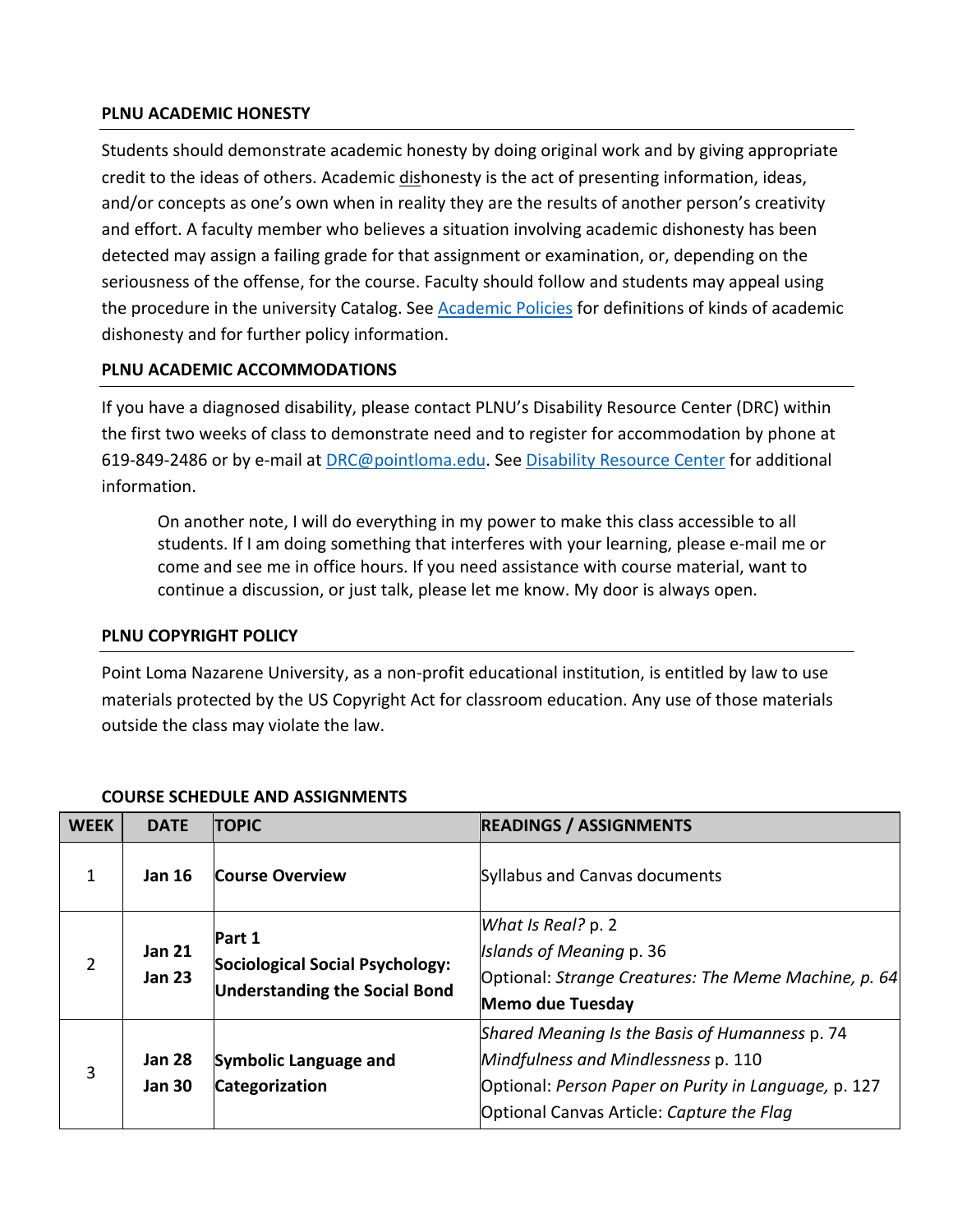| <b>Reflection 1 Paper due Thursday</b><br>Learning the Script, p. 134<br>Feb 4<br>Internalization of Society, p.157<br>Part 2<br>4<br>Feb <sub>6</sub><br>Optional: Shades of White, 167<br>Interactive Identity Formation<br><b>Memo due Tuesday</b><br>Feb <sub>11</sub><br><b>Target field trip</b><br>5<br><b>Feb 13</b><br>Exam 1 |  |  | <b>Memo due Tuesday OR</b>                           |
|----------------------------------------------------------------------------------------------------------------------------------------------------------------------------------------------------------------------------------------------------------------------------------------------------------------------------------------|--|--|------------------------------------------------------|
|                                                                                                                                                                                                                                                                                                                                        |  |  |                                                      |
|                                                                                                                                                                                                                                                                                                                                        |  |  |                                                      |
|                                                                                                                                                                                                                                                                                                                                        |  |  |                                                      |
|                                                                                                                                                                                                                                                                                                                                        |  |  |                                                      |
|                                                                                                                                                                                                                                                                                                                                        |  |  |                                                      |
|                                                                                                                                                                                                                                                                                                                                        |  |  |                                                      |
|                                                                                                                                                                                                                                                                                                                                        |  |  |                                                      |
|                                                                                                                                                                                                                                                                                                                                        |  |  |                                                      |
|                                                                                                                                                                                                                                                                                                                                        |  |  |                                                      |
|                                                                                                                                                                                                                                                                                                                                        |  |  | Who Am I? p.228                                      |
| Looking-Glass Self, 261                                                                                                                                                                                                                                                                                                                |  |  |                                                      |
| Canvas Audio: Whistling Vivaldi<br>Feb <sub>18</sub><br>Part 3                                                                                                                                                                                                                                                                         |  |  |                                                      |
| 6<br>Optional Canvas Article: Facing the Image in God<br>The Self in Social Interaction<br><b>Feb 20</b>                                                                                                                                                                                                                               |  |  |                                                      |
|                                                                                                                                                                                                                                                                                                                                        |  |  | Optional: Trans-Kin Undoing, Re-Doing Gender, p. 276 |
| <b>Memo due Tuesday OR</b><br><b>Reflection 2 Paper due Thursday</b>                                                                                                                                                                                                                                                                   |  |  |                                                      |
| Wrestling the Angel of Contradiction, p. 322                                                                                                                                                                                                                                                                                           |  |  |                                                      |
| <b>Feb 25</b><br>Optional: Double Consciousness and the Veil, p. 317                                                                                                                                                                                                                                                                   |  |  |                                                      |
| 7<br>Feb <sub>27</sub><br>Optional Canvas Article: The Bible: A La Familia                                                                                                                                                                                                                                                             |  |  |                                                      |
| In-class video                                                                                                                                                                                                                                                                                                                         |  |  |                                                      |
| Meaning is Negotiated, p. 348                                                                                                                                                                                                                                                                                                          |  |  |                                                      |
| Canvas Article: Being Middle Eastern<br>Mar <sub>3</sub>                                                                                                                                                                                                                                                                               |  |  |                                                      |
| 8<br>Optional: Practice of Headscarf Adoption, p. 398<br>Mar <sub>5</sub>                                                                                                                                                                                                                                                              |  |  |                                                      |
| <b>Memo due Tuesday OR</b><br><b>Reflection 3 Paper due Thursday</b>                                                                                                                                                                                                                                                                   |  |  |                                                      |
|                                                                                                                                                                                                                                                                                                                                        |  |  |                                                      |
| <b>Spring Recess - No Class</b><br><b>Mar 9-13</b>                                                                                                                                                                                                                                                                                     |  |  |                                                      |
|                                                                                                                                                                                                                                                                                                                                        |  |  |                                                      |
| <b>Mar 17</b><br>Canvas Article: The Digital Self                                                                                                                                                                                                                                                                                      |  |  |                                                      |
| Part 4<br>In-class video<br>9<br><b>Mar 19</b>                                                                                                                                                                                                                                                                                         |  |  |                                                      |
| The Self in Groups                                                                                                                                                                                                                                                                                                                     |  |  |                                                      |
| Canvas Article: How Does Conformity Influence?                                                                                                                                                                                                                                                                                         |  |  |                                                      |
| Canvas Article: A Soldier's Tale<br>Mar 24                                                                                                                                                                                                                                                                                             |  |  |                                                      |
| 10<br>Optional Canvas Article: The Roots of Implicit Bias<br><b>Mar 26</b>                                                                                                                                                                                                                                                             |  |  |                                                      |
| Optional Canvas Article: Psychology of Anti-Semitism<br><b>Memo due Tuesday</b>                                                                                                                                                                                                                                                        |  |  |                                                      |
| Last Day to Drop: Mar 27                                                                                                                                                                                                                                                                                                               |  |  |                                                      |
| <b>Mar 31</b><br>Exam 2<br>11                                                                                                                                                                                                                                                                                                          |  |  |                                                      |
| <b>April 2</b><br>In-class video                                                                                                                                                                                                                                                                                                       |  |  |                                                      |